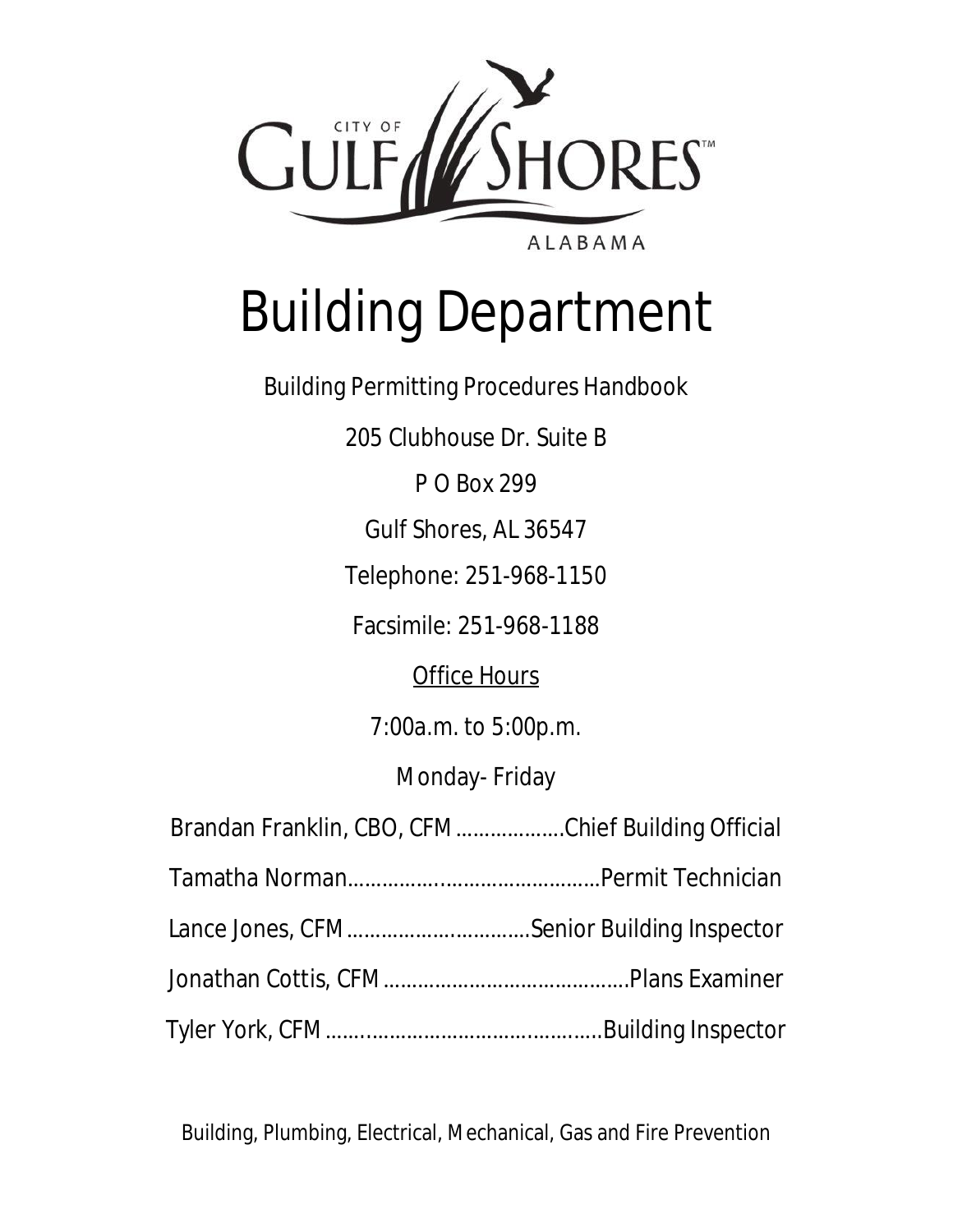*"Protecting the public's life, health and welfare in the built environment"*

The Building Department is responsible for the administration and enforcement of the International Building, Plumbing, gas, Mechanical and Fire Prevention Codes as well as the International Residential Code and the National Electrical Code. The purpose of adopting these technical codes is to enhance public safety, health and general welfare through structural strength, stability, sanitation, adequate light and ventilation and safety to life and property from fire and other hazards attributed to the built environment including alteration, repair, removal, demolition, use and occupancy of buildings, structures or premises and by regulating the installation and maintenance of all electrical, gas, mechanical and plumbing systems, which may be referred to as service systems.

Any request for and subsequent approval to construct any structure within the City of Gulf Shores or it's police Jurisdiction requires that certain drawings, specifications, documents or other items be submitted to this department for review. The required submittals will vary depending on the size and nature of the project, the location and the relative complexity.

In addition to the Building Department, commercial, multifamily and industrial projects may need to be reviewed by the Planning and Zoning staff as well as the Public Works Department. As a general rule, these types of projects require zoning review only when they are located inside the city limits but must be reviewed by the Public Works Department whether they are located within the city limits or in the statutory police jurisdiction. In addition, should your project require the approval of a regulatory agency or entity other than the City of Gulf Shores, it is your responsibility to obtain that approval prior to submission of plans for review by us.

The material contained in this package is intended to provide comprehensive information for your use in determining what you will be required to submit to this department as well as a reference guide for use during the course of your construction project. While it is not possible for every issue to be addressed or every question answered, we do feel that the information contained herein will benefit you as your work progresses.

We encourage you to work closely with the staff of the Building Department for the duration of your project to ensure a smooth progression of work and to avoid delays and expenses that could have otherwise been resolved through effective communication.

### **Procedures for Obtaining Building Permits**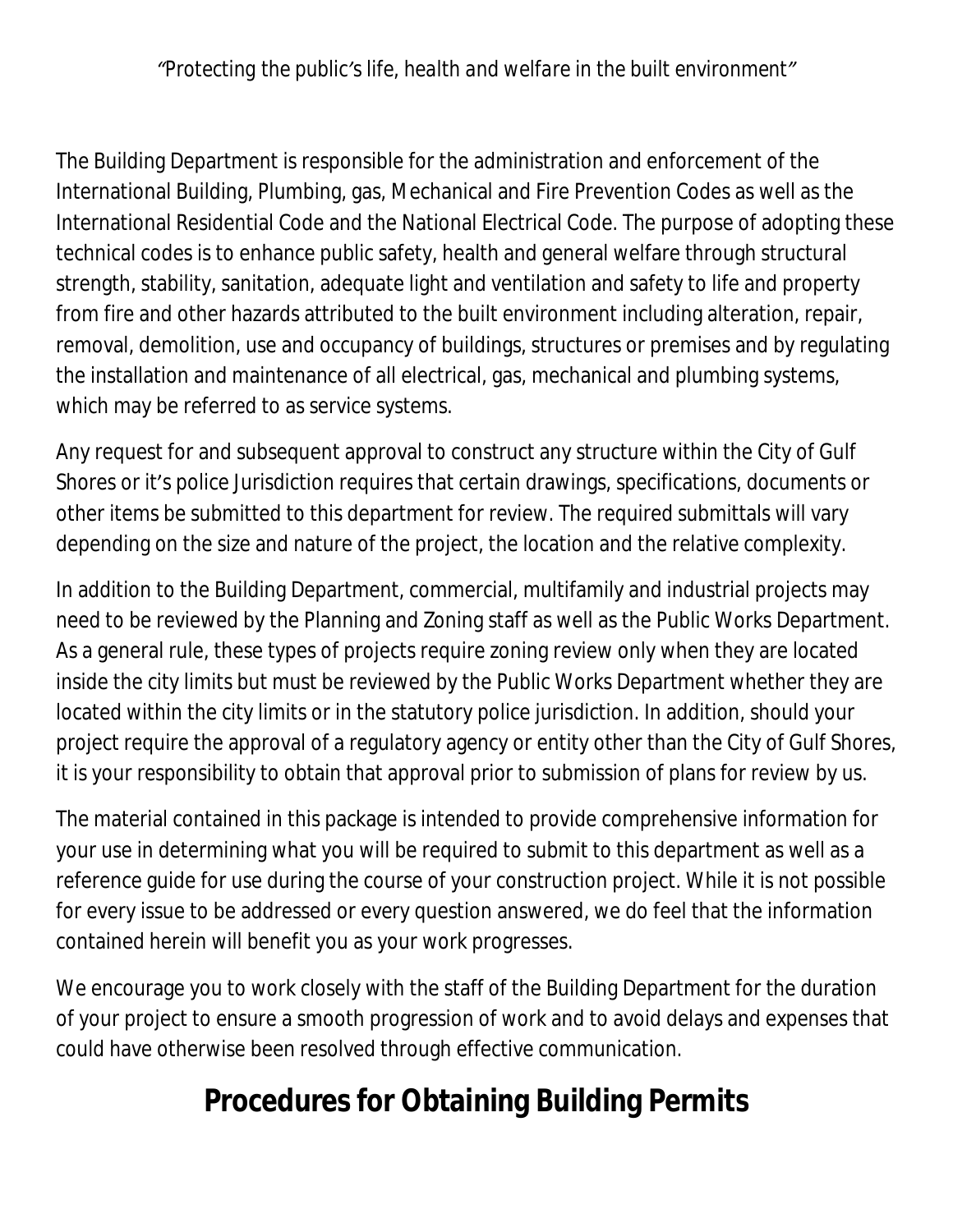Any owner, authorized agent or contractor who desires to construct, enlarge, alter, repair, move, demolish or change the occupancy of a building or structure, or to erect, install, alter repair, remove, convert or replace any electrical, gas, mechanical or plumbing system, the installation of which is regulated by the technical codes shall first make application to the Building Department in order to obtain the required permit for the work. Applicants for permits must be contractors licensed to do business in the City of Gulf Shores or owners of the property when acting as their own contractor and providing the supervision themselves. Each application for a permit, with the required fee, shall be filed with the Building Department on a form provided for that purpose and shall contain a description of the proposed work consistent with the requirements of the adopted codes.

# **Adopted Codes**

2021 International Building Code

- 2018 International Plumbing Code
- 2021 International Mechanical Code
- 2021 International Fire Prevention Code
- 2021 International Gas Code
- 2021 International Residential code
- 2020 National Electrical Code

# **Categories of Permits**

- Miscellaneous
- Additions and Accessory Buildings
- Single Family and Duplex Dwelling Units
- Commercial, Multifamily and Industrial new construction
- Special Flood Hazard Area (SFHA)
- Contiguous to Navigable Waters
- Demolition
- Hauling
- Mobile Home
- Moving

# Miscellaneous Permits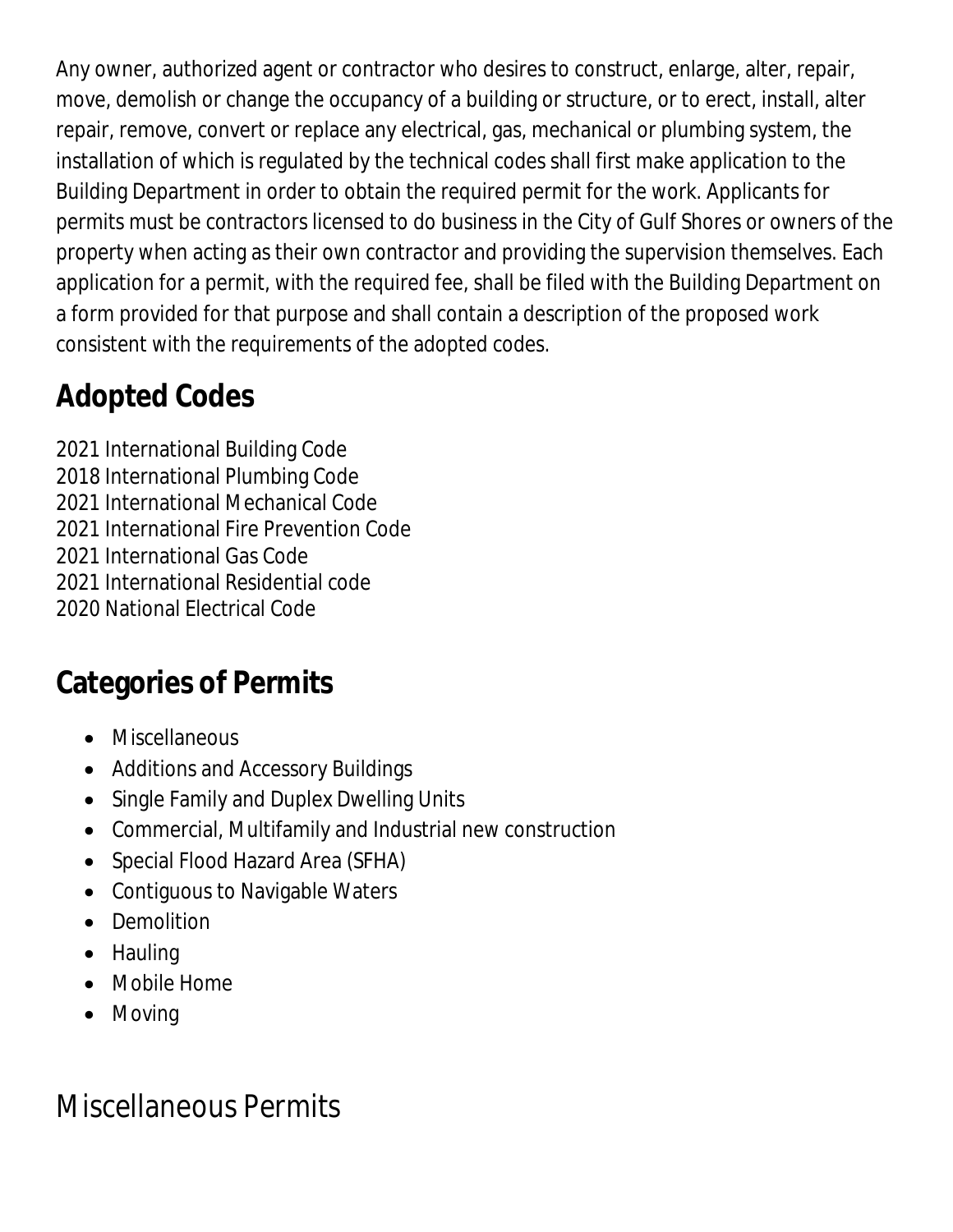A miscellaneous permit is a permit that would apply to fences, siding replacement, roofing, repair or replacement of building components, general renovation, swimming pools and similar types of work. In order to obtain a building permit for any of these types of work, the following must be submitted for approval:

- A. A completed Building Permit Application along with any necessary attachments that fully describes the nature of the proposed work.
- B. A current City of Gulf Shores business license (unless you are the property owner acting as your own contractor).
- C. For swimming pools, a stamped "As- Built" survey showing the location of all existing structures and the pool drawn to scale in relation to the property boundaries. (If you are a homeowner acting as your own contractor, you will be required to sign the Homebuilders Licensure exemption form.)

### Permits for Residential Additions, Accessory Buildings, Etc.

The requirements that must be met in order to receive a building permit to construct an accessory building are similar to those for the construction of a residential home. The primary difference being that a principle structure is usually existing on the lot (if within the corporate limits, a principal structure **MUST** be pre-existing on the property). The following must be submitted and approved prior to the issuance of a building permit.

- A. A completed Building Permit Application along with any necessary attachments that fully describes the nature of the proposed work.
- B. A current City of Gulf Shores business license (unless you are the property owner acting as your own contractor).
- C. A stamped " As- Built" survey showing the location of all existing structures and the location of the proposed accessory structure drawn to scale in relation to the property boundaries.
- D. A Footing or foundation plan
- E. Floor Plan
- F. Detailed wall section drawing
- \*\*All plans must be submitted on paper and in a PDF format.\*\*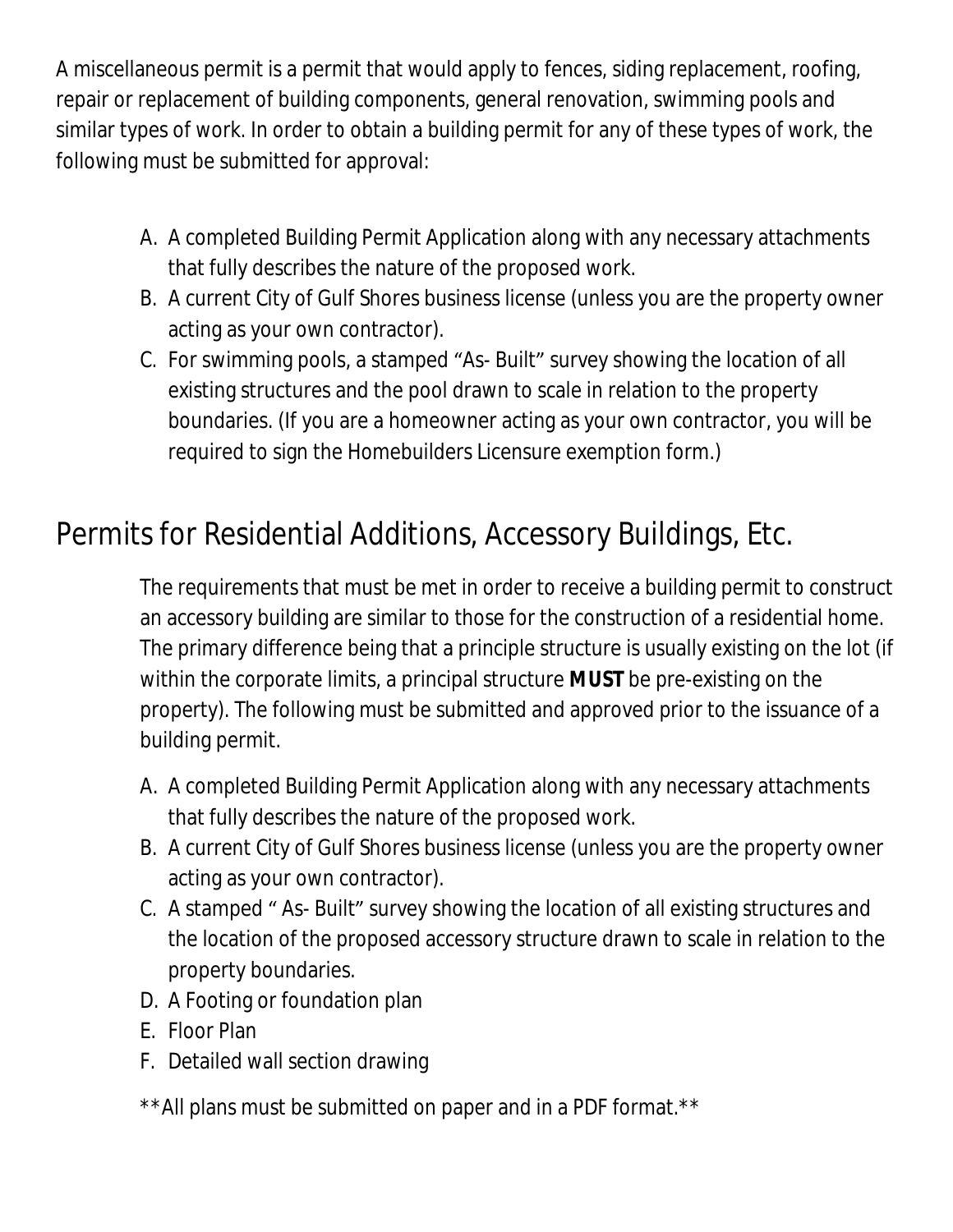### Permits to Construct a Single Family Dwelling or Duplex

In order to receive a permit to construct a Single Family or Duplex Dwelling Unit, the following documents and or drawings must be submitted and approved:

- A. A completed Building Permit Application.
- B. A current City of Gulf Shores business license and valid State of Alabama Home Builders License (unless you are the property owner acting as your own contractor).
- C. A stamped surveyed plot plan showing the location of all proposed structures drawn to scale in relation to the property boundaries.
- D. 1 complete set of plans on paper and 1 in PDF format that include a footing or foundation plan. A framing plan indicating at a minimum the framing material size, species, spacing of partitions, joists (both ceiling and floor) and rafters, a layout of all mechanical, electrical and plumbing and at least one typical wall section, drawn from the bottom of the footing to the top of the roof, in sufficient detail to fully describe the construction.
- E. A receipt for the payment of water and sewer service, or if sewer is not available, a release from the Baldwin County Health Department for a private sewage disposal system.
- F. A driveway turnout permit
- G. Residential Energy Efficiency Check (RESCHECK)
- H. Any paperwork specific to certain flood zones, Beach mouse habitats, Archeological sites or Gulf fronting properties
- I. Check for plan review fee equal to \$1/1000 of the calculated valuation of the structure.

# Permits to construct a commercial, multifamily or industrial structure:

The requirements which must be met in order to receive a permit for this type of work are considerably more detailed that those for the preceding types of projects. Departments other than the Building Department must review your plans to ensure that the approved sight plan is complied with. This information package does not attempt to detail the requirements of other departments. Information regarding the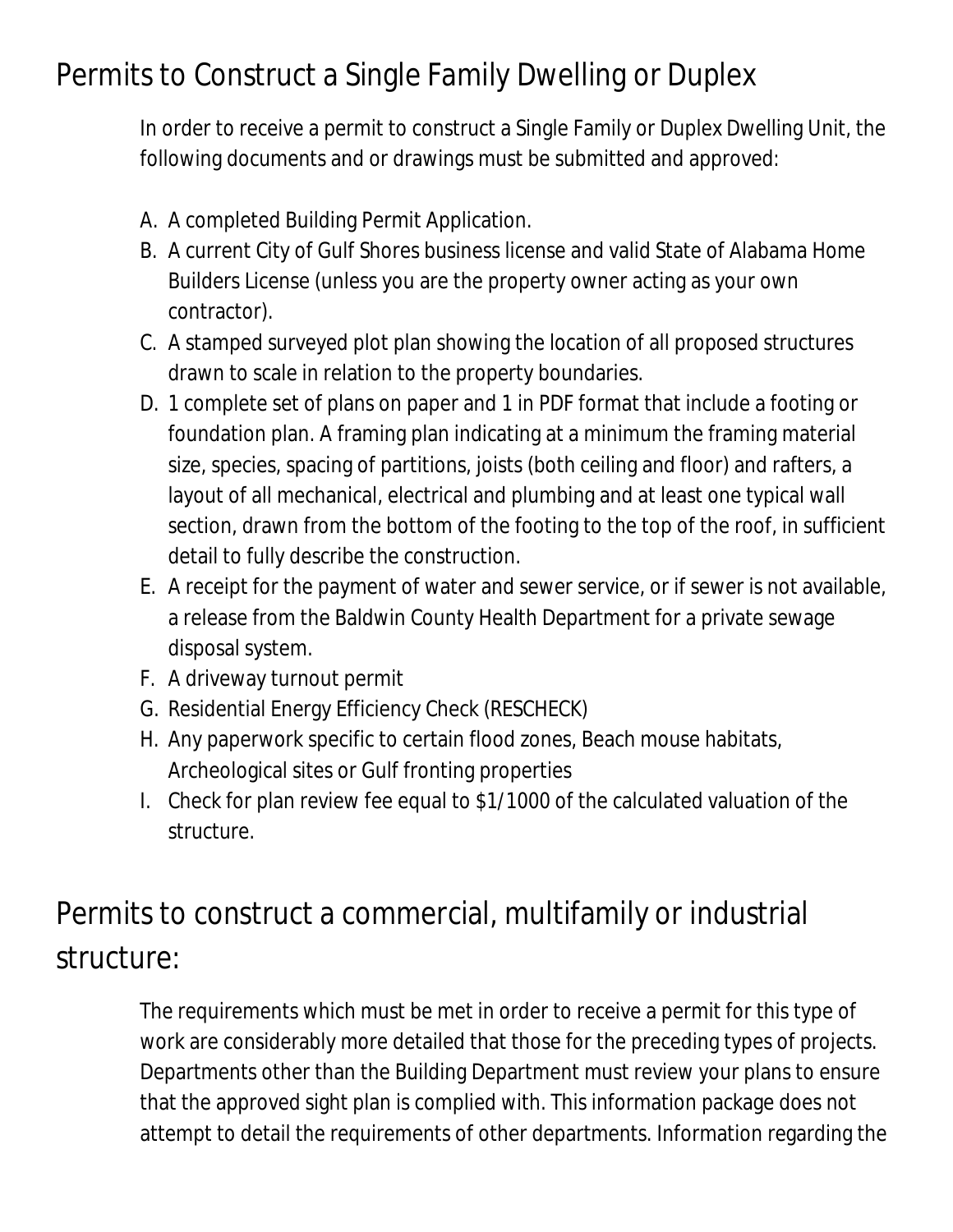requirements for initiating a new site plan may be obtained in the Planning and Zoning Department. In addition to the Planning and zoning, there are site drainage standards which must be met and will be reviewed by the Public Works Department. This department will not issue building or other trade permits for any type of construction until the planning and zoning department and the public works departments have approved the project. In addition to the aforementioned, the following documents and or drawings must be submitted and approved in order to obtain a building permit for construction in this category.

- Site plan approval
- Check for the plan review fee equal to 1% of the calculated valuation of the project.
- A valid Alabama General Contractors License (for any job greater than \$50,000.00). If you have questions about the licensure requirement, please contact the building department.
- A detailed footing and foundation plan showing sizes and locations of all concrete footings showing size, type and location of all reinforcing used. All concrete slab information and details showing subgrade material, reinforcing, thickness of slab, type of concrete, and any related information as may be required.
- A floor plan for each different level of a structure showing all room or area identification of each, dimensions of each room or area, overall structure dimensions, location of all doors and windows, fire resistance ratings of all walls and partitions and any other information unique to the floor plan.
- A window and door schedule showing overall sizes (width and height), finish frame, type hardware and glazing information of all doors and window used in the structure.
- A room finish schedule showing all floor, wall and ceiling information including flame spread ratings.
- Any and all necessary wall sections, drawn from the bottom of the wall to the top of the roof, showing all materials used and all required dimensions to fully describe the drawing.
- Any other drawing and or details which fully describe the fire resistance rating of the floors, walls, ceilings and roof structures including the design number designations such as UL, FM or SBCCI, PST-ESI. Additionally, applicable through penetration firestop systems must be shown.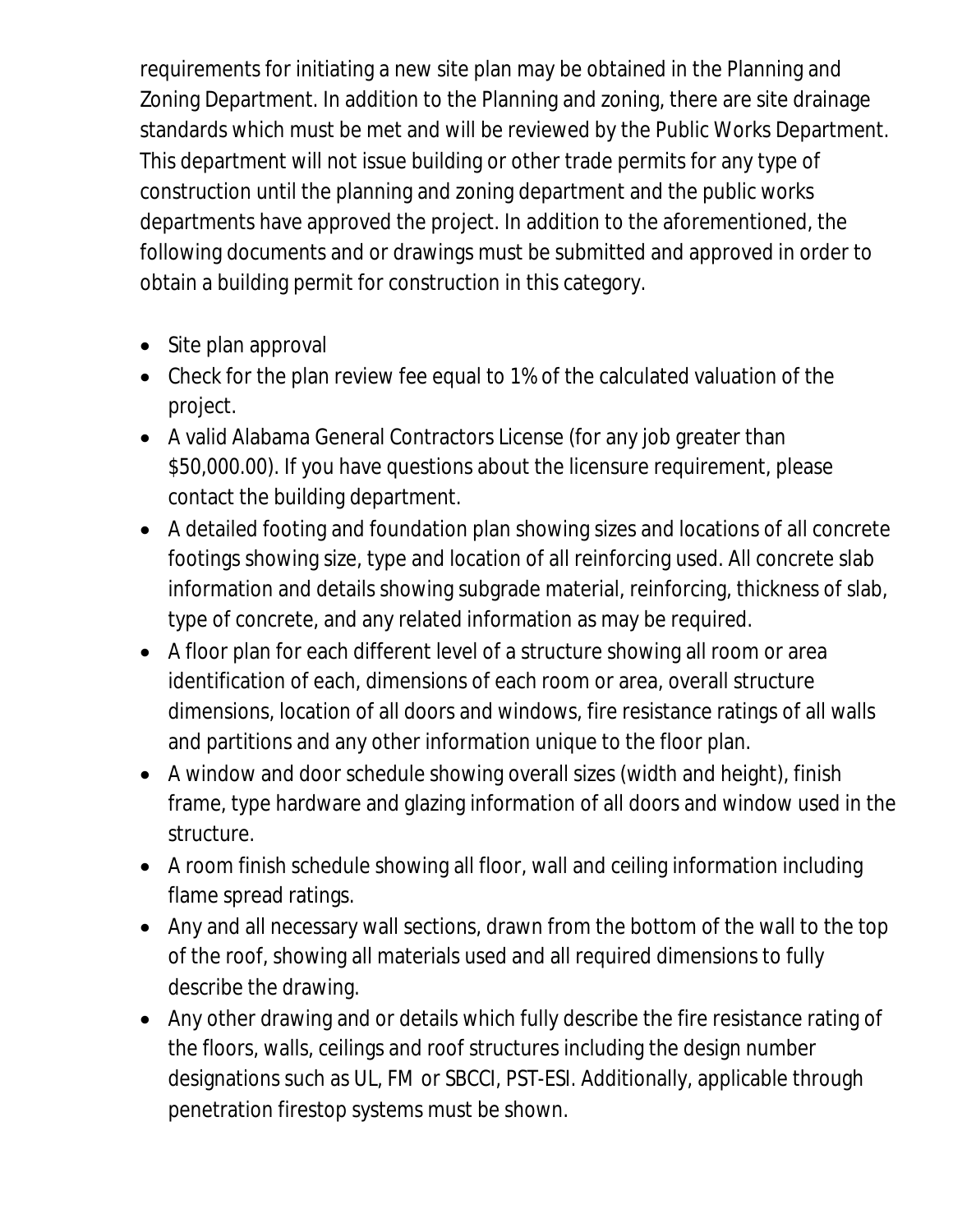- Drawings and calculations necessary to fully describe the entire electrical system. This includes service size, subpanel size, service conductor sizes, sub panel conductor size, branch circuit size, temperature rating of all conductors, temperature rating of all terminals, load calculations for the entire structure including necessary consideration of voltage drop, riser diagram and any other information deemed necessary.
- Drawings and calculations necessary to fully describe the entire plumbing system. This includes pipe sizes, materials, demand requirements etc. for the structure drainage system and the water distribution system. Drawings should depict the location of all fixtures in the structure or on the premises.
- Drawings and calculations (to include Manual J) necessary to fully describe the entire mechanical system. This includes locations of all ducts, plenums and similar types of installations. The location of all mechanical equipment should be depicted.
- Drawings and calculations which fully describe the fire alarm, automatic sprinkler, standpipe and hood fire suppression systems or any other systems required to be installed.
- Any paperwork specific to certain flood zones, Beach mouse habitats, Archeological sites or Gulf fronting properties.

\*\*In the event that an architect or engineer is required to design a project, it is the policy of this department to require that particular design professional to certify the structure and its elements prior to the issuance of a Certificate of Occupancy. \*\*

\*\* The State of Alabama Building Commission must review State buildings, motion picture theatres, hotels or motels which provide 15 or more sleeping units and all schools. \*\*

Any requirements necessary for the strength, stability or proper operation of an existing or proposed building structure, electrical, gas, mechanical or plumbing system, or for the public safety, health and general welfare not specifically covered by this or the other technical codes, shall be determined by the Chief Building Official. The Chief Building Official may require details, computations, stress diagrams or other data necessary to describe the construction or installation and the basis of the calculations. All drawings, specifications and accompanying data required by the Chief Building Official shall be prepared by an architect or engineer and shall be affixed with their official seal.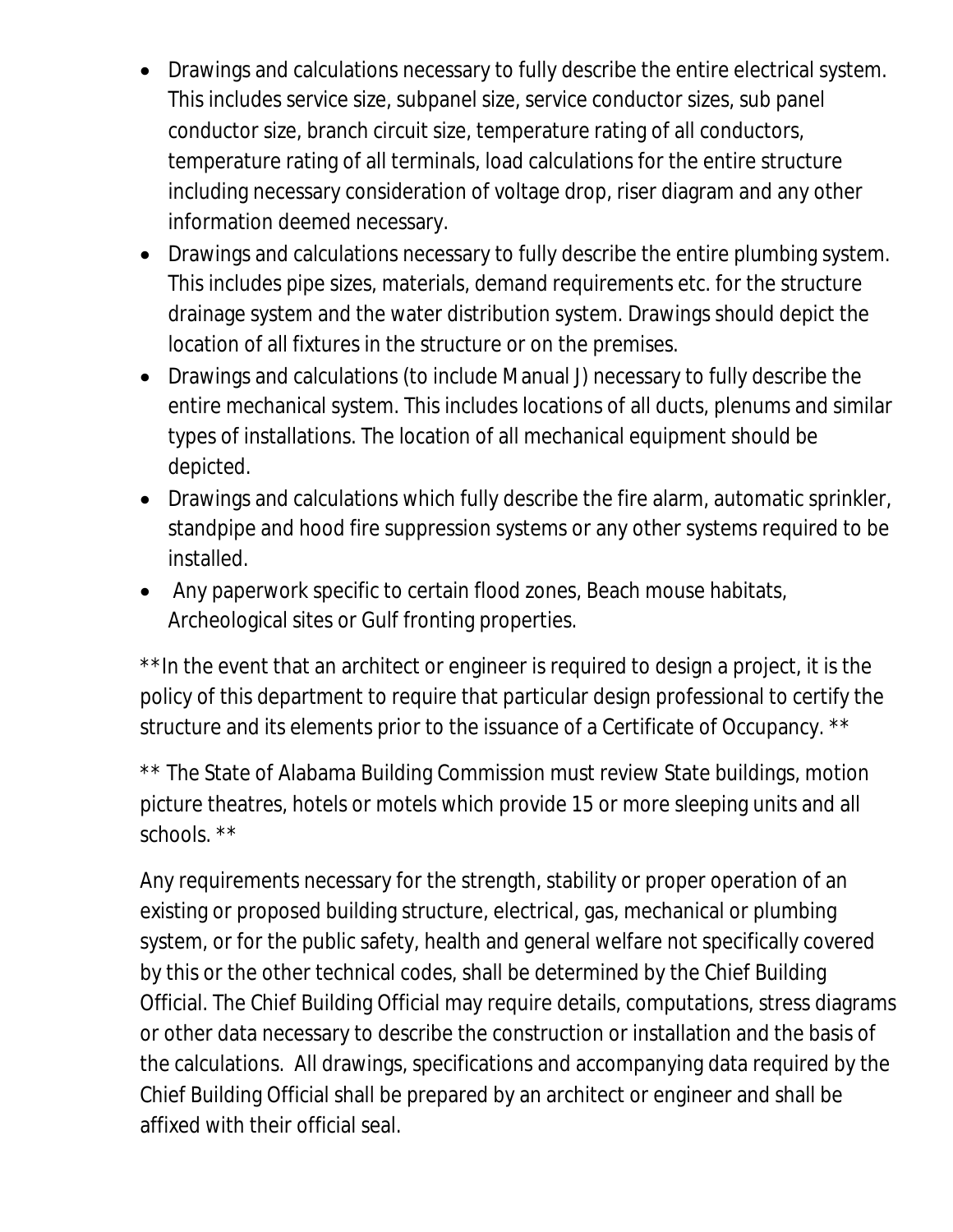# Permits to construct in a Special Flood Hazard Area

In addition to the specific requirements which must be met based on the nature of work being performed, there are also considerable construction criteria that apply to projects taking place within the identified Special Flood Hazard Area (SFHA) in the City of Gulf Shores and it's Police Jurisdiction. The flood hazard areas are subject to periodic inundation which results in loss of life and property, health and safety hazards, disruption of commerce and governmental services, extraordinary public expenditures for flood relief and protection and impairment of the tax base, all of which adversely affect the public health, safety and general welfare.

These flood losses are caused by occupancy in flood hazard areas or uses vulnerable to floods, which are inadequately elevated, flood-proofed or otherwise unprotected from flood damages and by the cumulative effect of obstructions in flood plains causing increases in flood heights and velocities.

In order to receive a permit for construction within the identified SFHA, the following must be submitted and approved:

- A temporary benchmark (TBM) survey indicating the average elevation of the existing grade, the flood zone the proposed structure lies within. The required elevation above mean sea level and the type and location of the reference monument. This survey gives the builder the exact information needed to ensure that the foundation is properly elevated.
- If the structure is located in a V or VE flood zone, a certification form the engineer or architect of record certifying that the structure has been designed in accordance with Federal Emergency Management Agency requirements will be required.

Once construction has commenced, you will be required to provide an Under Construction Elevation certificate before any vertical construction as well as an "As-Built" Survey and a Finished Construction Elevation Certificate once all the machinery has been set on the structure.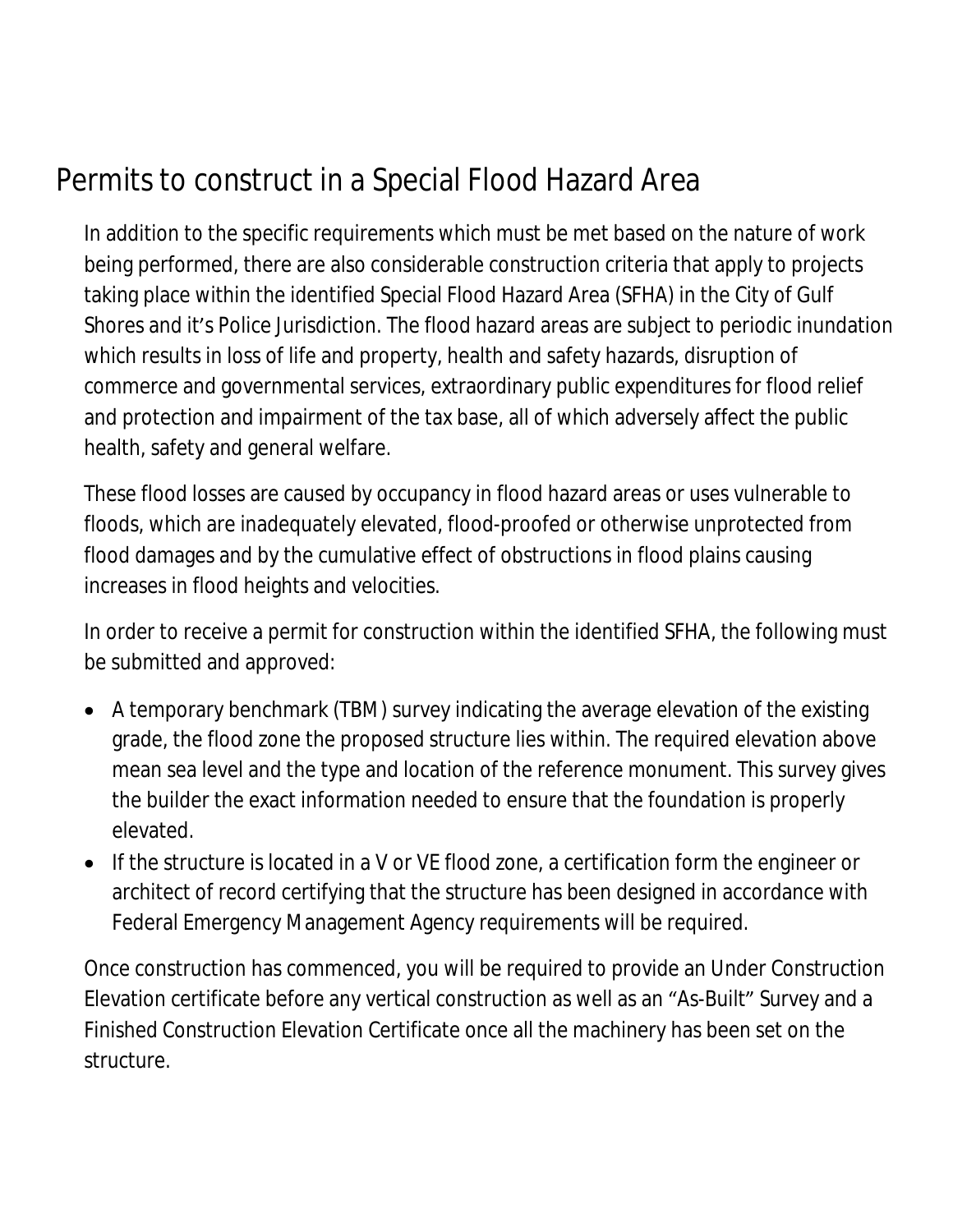### Permits to construct on gulf fronting lots

The City of Gulf Shores is delegated by the Alabama Department of Environmental Management (ADEM) to administer permits, regulatory and enforcement functions of the Alabama Coastal Area Management Program (ACAMP). If your construction project is located on a lot that is intersected by the Coastal Construction Line (CCL) you will be required to obtain a permit or consistency determination from this department that assesses whether or not the use is consistent with the applicable provisions of the City Ordinance and Administrative Code 335-8.

In addition to specific requirements which must be met based on the nature of the work being performed, the following must be submitted and approved:

- A. A boundary survey stamped by a licensed surveyor showing the location of any existing structures , improvements, actual dimensions of the property, location and dimensions of any proposed additions and the location of the CCL with monument numbers.
- B. One set of complete construction drawings
- C. Check for \$1,100.00 for residential advertisement or \$14,000.00 for commercial advertisement.
- D. Completed building permit application

### Permits to construct contiguous to navigable waters

Any request for a permit to construct a new bulkhead, retaining wall, wharf, pier, boathouse or any similar type structure requires the approval of the Corps of Engineers and Alabama State Lands prior to this department issuing a building permit. The information required by the Corps in order to make application for these types of permits can be obtained directly from them at the phone number listed at the end of this booklet.

In certain cases, a permit can be issued directly by this department without having to first make application to the Corps. These permits known as National General Permits are considered when there is an existing structure located on the property and modifications are requested to the existing structure. These are evaluated on a case by case basis to determine the applicability of the National Permit.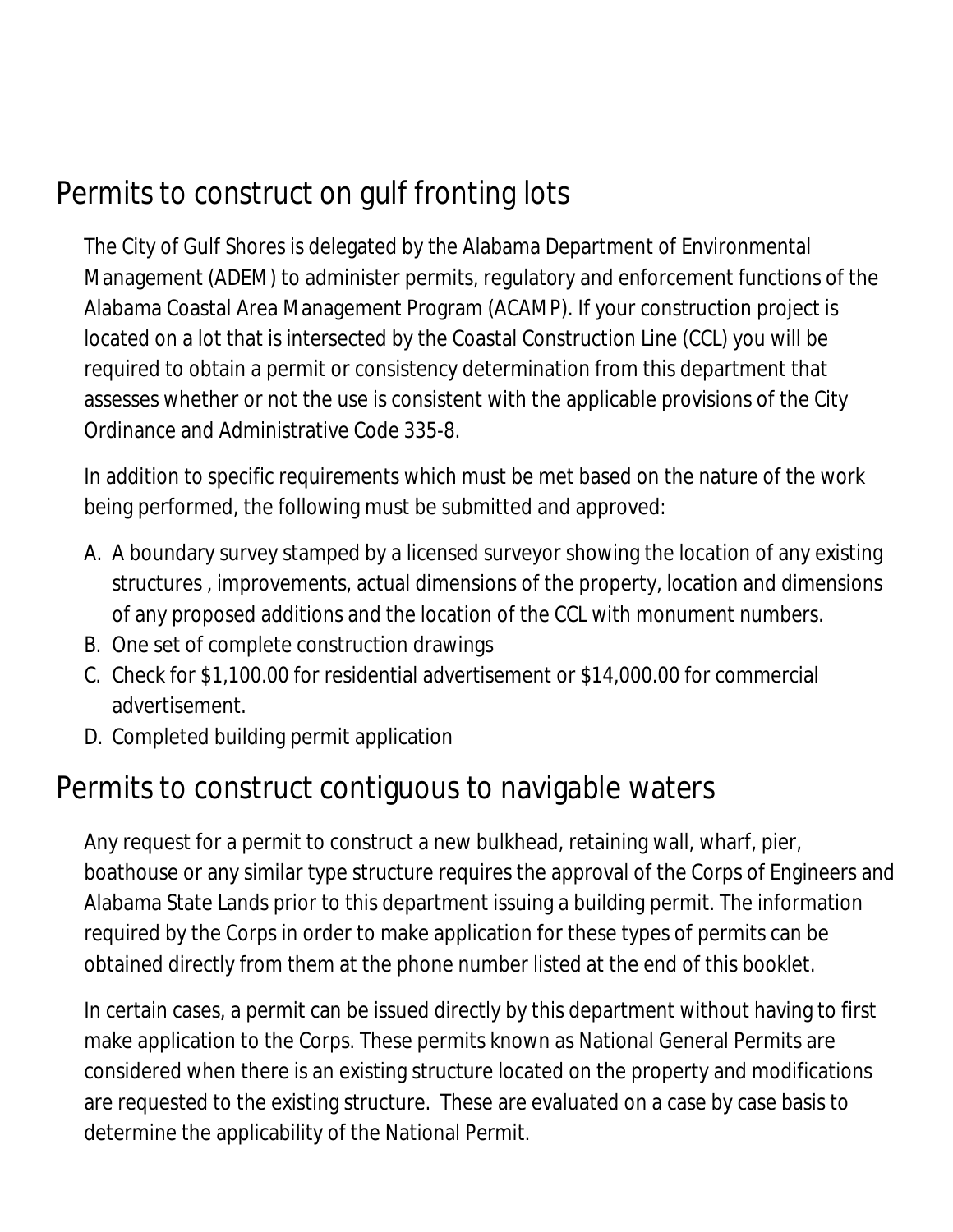In situations where wetlands are expected to be impacted on a parcel, a Corps permit is required prior to this department issuing any type of building permit. Once again, specific questions relative to the rules and regulations as well as different scenarios which may or may not be acceptable should be asked directly to the Corps of Engineers.

# Demolition Permit

A demolition permit is required for the razing of any structure within the City limits or the Police Jurisdiction. Prior to the issuance of a demolition permit, a demolition application must be signed by all the utility companies stating that they have capped off or removed service and it is safe to demolish.

### Hauling Permit

A permit to haul any fill material shall be required if the material is going anywhere south of Highway 180 on the West side of Highway 59 S., any land located North of State Highway 180 West of the Peninsula subdivision and any land located South of County Road 2 on the East side of Highway 59 S. A sample of the material you are hauling should be provided with your application for verification of the absence of staining materials.

### Mobile Home Permit

A mobile home installation permit is required prior to the setting of any mobile home. Verification of the water and sewer service provided (or Baldwin County Septic Permit) must be provided at the time of application. The setting of a mobile home must be done by an installer licensed by the Alabama Manufactured Housing Commission and the City of Gulf Shores. The mobile home must be set in accordance with the minimum standards established by the Commission. Any mobile home moved into our jurisdiction must be a "Zone II" unit. The following must be submitted and approved:

- A. Completed Building Permit Application
- B. Stamped surveyed plot plan

\*\* Note: An "As-Built" survey will be required before any electrical power is authorized\*\*

### Trade Permits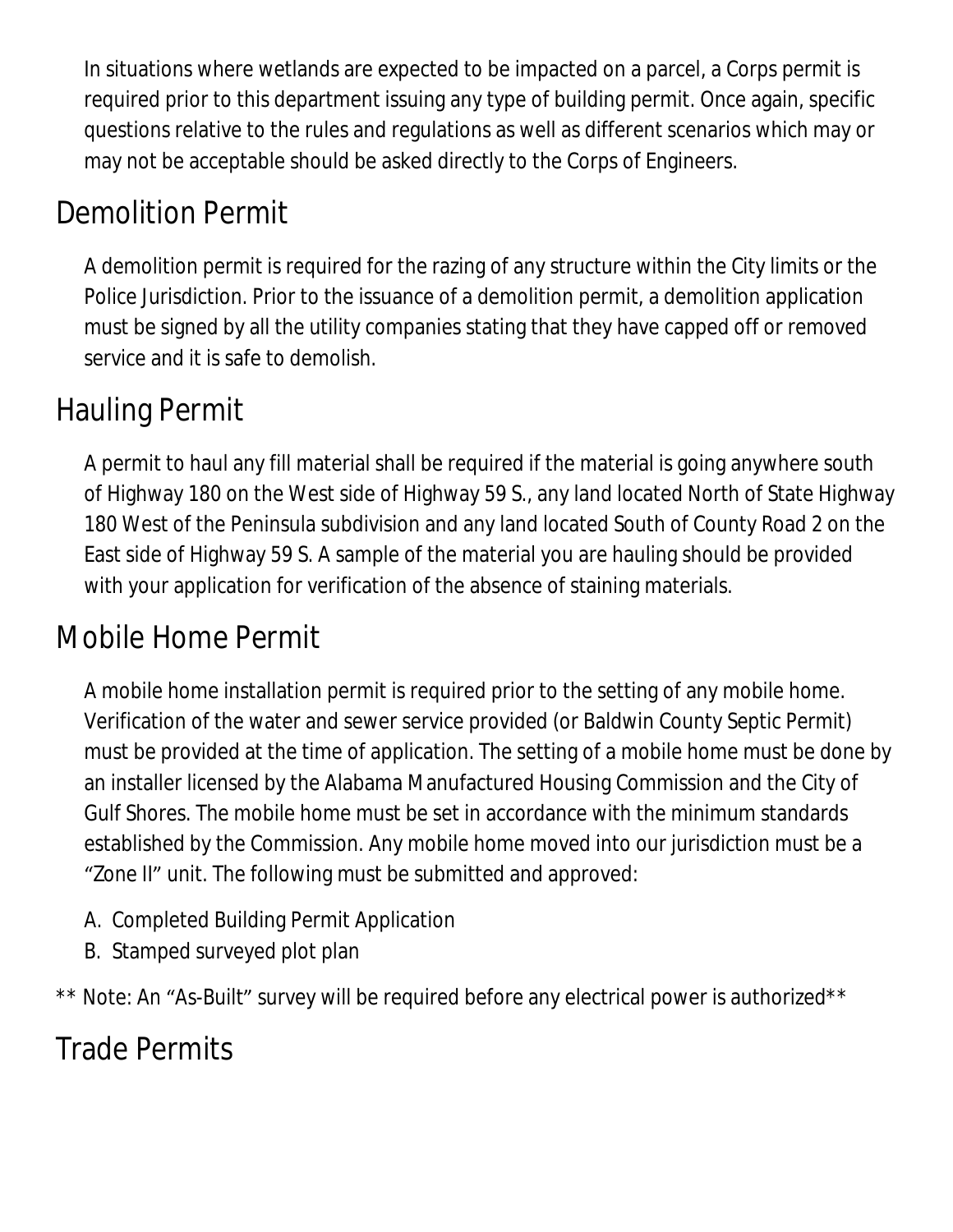Separate permit are required for plumbing, electrical, mechanical and gas work. The building permit is not "ALL INCLUSIVE". These permits can be obtained from the Building Department.

### Conditions of a permit

A permit issued shall be construed as a license to proceed with the work and NOT as authority to violate, cancel or set aside any of the provisions of the technical codes, nor shall the issuance of any permit prevent Building Department from thereafter requiring a correction of errors in plans, construction or violations of any code adopted by The City of Gulf Shores.

### Inspections

Upon request from the permit holder or his agent, the Building Department shall make the following inspections and such other inspections as necessary. The Building Department will notify the permit holder or his agent of the permission to proceed or any violations which must be corrected in order to comply with the currently adopted codes. The minimum required inspections are:

- Underground (Plumbing under slab wet test, electrical, etc.)
- Foundation (the property lines must be clearly identified at time of inspection. A survey will be required at this point to verify setbacks have been met.
- Floor System (for houses built on piers or crawlspaces).
- Rough (4-way to include building, electrical, plumbing and mechanical).
- Sewer if necessary
- Temporary to Permanent Power (Safety release form must be signed and the contractor's sub-list must be turned in in order to schedule this inspection).
- Final (4-way to include building, electrical, plumbing and mechanical).
- Fire inspections shall be conducted by the Fire Marshall 251-968-4292
- Planning and Zoning and Public Works will also have to conduct final inspections on any Commercial, Industrial and Multifamily projects.

#### **Building**

1. Foundation Inspection: to be made after trenches are excavated and form erected and all reinforcing, vapor barriers and termite prevention methods are completed.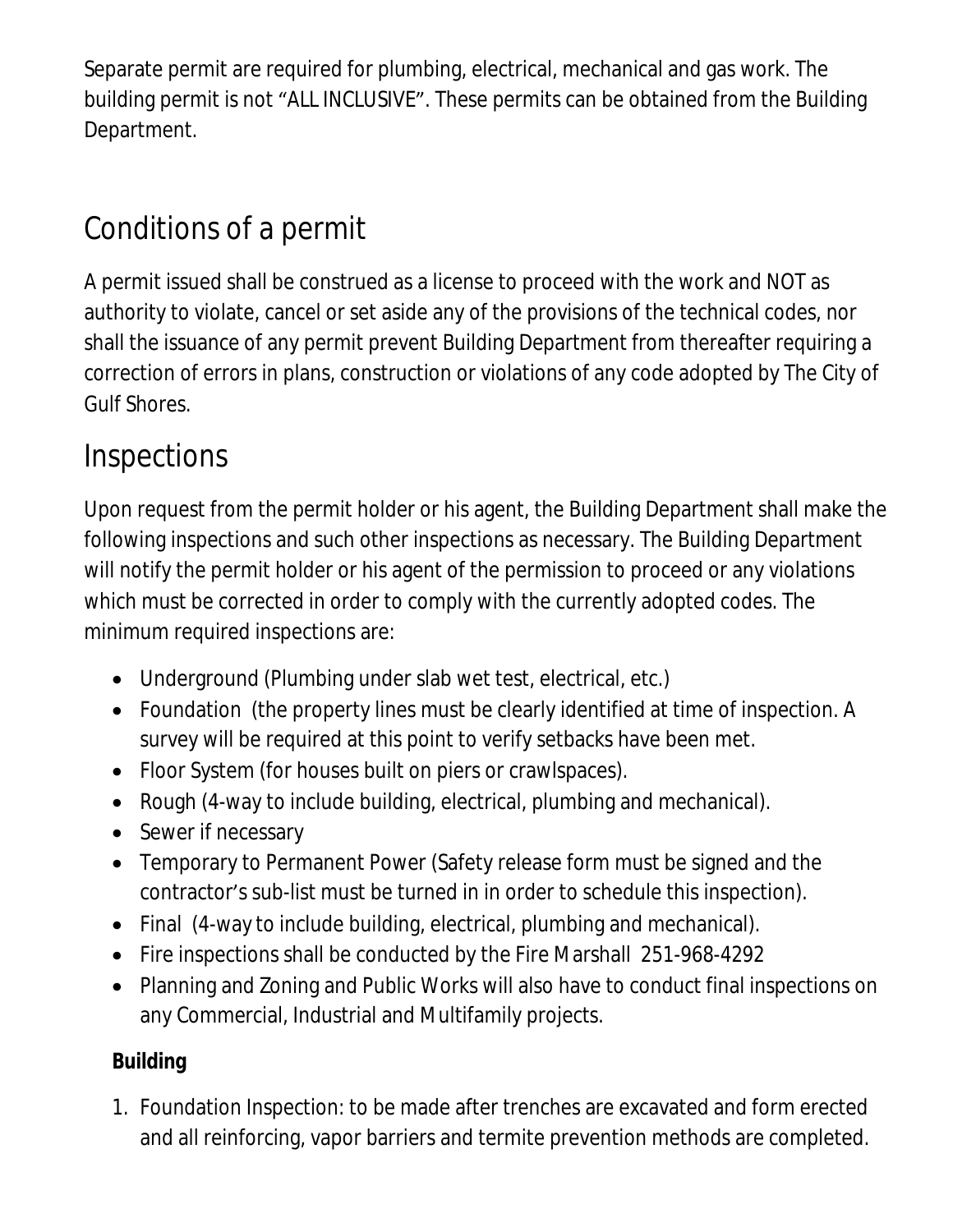- 2. Framing Inspection: to be made after the roof, all framing, fire blocking and bracing is in place, all concealed wiring, pipes, chimneys, ducts and vents are complete.
- 3. Strapping
- 4. Final Inspection: to be made after the building is completed and ready for occupancy.

#### **Electrical**

- 1. Underground Inspection: to be made after trenches are excavated, conduit or cable installed and before any backfill is put in place.
- 2. Rough Inspection: to be made after the roof, all framing, fire blocking and bracing is in place, and prior to the installation of wall or ceiling membranes.
- 3. Temporary to Permanent power: to be made after all fixtures and over current devices are installed and all wiring is completely safe and ready for connection to power supply
- 4. Final Inspection: to be made after the building is completed, all required fixtures are in place and properly connected or protected and the structure is ready for occupancy.

#### **Plumbing**

- 1. Underground Inspection: to be made after trenches are excavated, piping is installed and before any backfill is put in place.
- 2. Rough Inspection: to be made after the roof, soil, water and vent piping is complete, and prior to the installation of wall or ceiling membranes.
- 3. Final Inspection: to be made after the building is completed, all required fixtures are in place and properly connected or protected and the structure is ready for occupancy.

#### **Mechanical**

- 1. Underground Inspection: to be made after trenches are excavated, conduit or cable installed and before any backfill is put in place.
- 2. Rough Inspection: to be made after the roof, all framing, fire blocking, duct work (including concealed components) and bracing are in place, and prior to the installation of wall or ceiling membranes.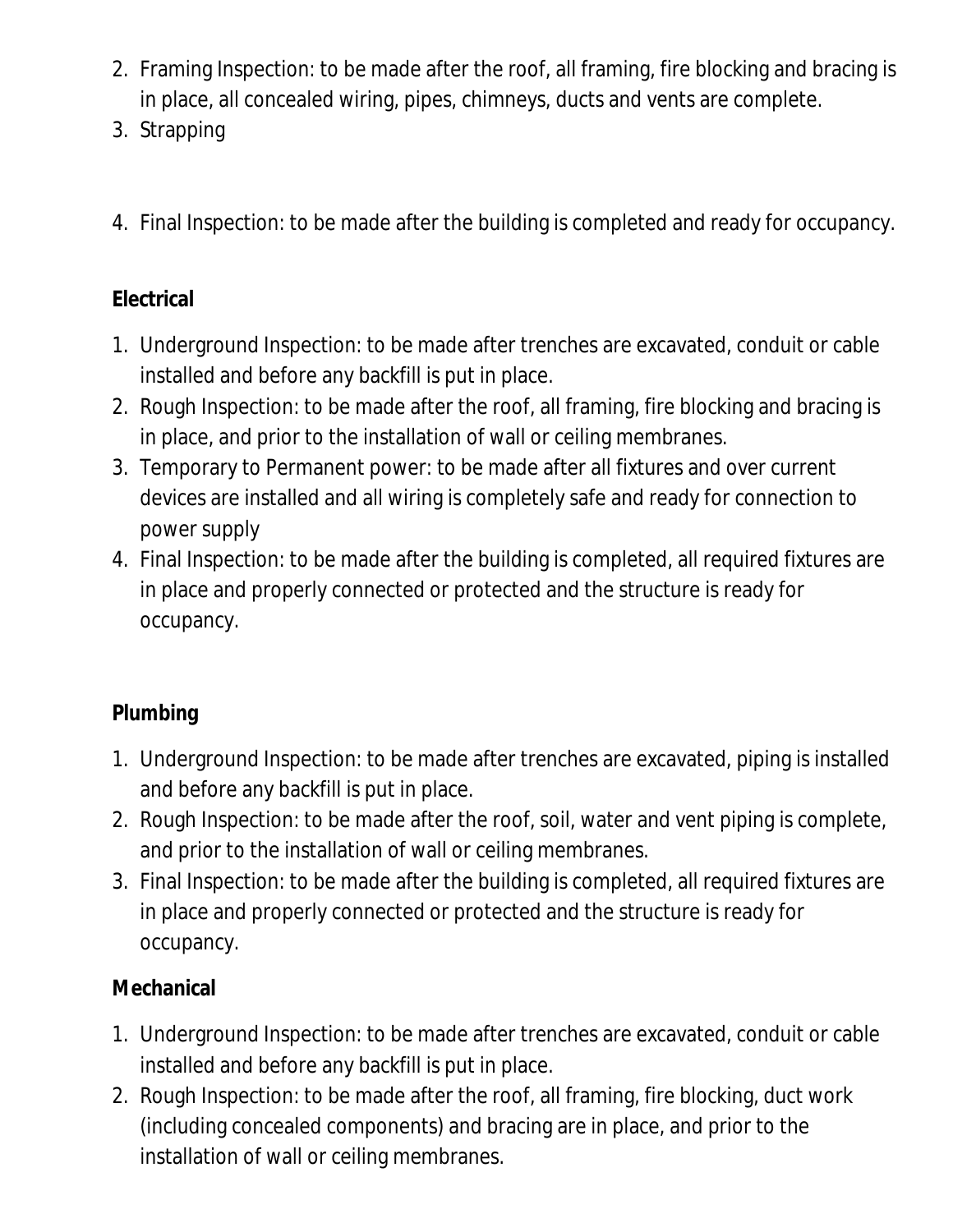3. Final Inspection: to be made after the building is completed, the mechanical system is in place and properly connected and the structure is ready for occupancy.

#### **Gas**

The City of Gulf Shores does not conduct gas inspections. These are done by Riviera Utilities who provides us with a copy. Please contact them at the phone number listed in the back of this handbook.

#### **Safety Inspections**

When the ownership or occupancy of an individual structure or tenant space changes and is part of the business license application process, this department will conduct a safety inspection of the premises to determine suitability for occupancy.

Work shall not be done on any part of a building, structure, electrical, gas, mechanical or plumbing system beyond the point indicated in each successive inspection without first obtaining a written release from any department necessary. Such written release shall be given only after an inspection has been made of each successive step in the construction or installation as indicated by each foregoing inspection type.

INSPECTIONS MUST BE SCHEDULED AT LEAST 24 HOURS IN ADVANCE.

#### **Service Utilities**

No person shall make connections from a utility, source of energy, fuel or power to any building or system which is regulated by the technical codes for which a permit is required until released by the Building Department.

During the stage of construction when it is time to connect electricity to the structure, you must request a Temporary to Permanent power inspection and submit the signed safety release form. This inspection should be requested prior to calling for any final inspections and only after all of the devices, fixture, over current devices and appliances are installed.

# Certificates of Occupancy

#### **Building Occupancy**:

A new building shall not be occupied or any changes made in the occupancy, nature or use of a building or part of a building until the Chief Building Official has issued a Certificate of Occupancy.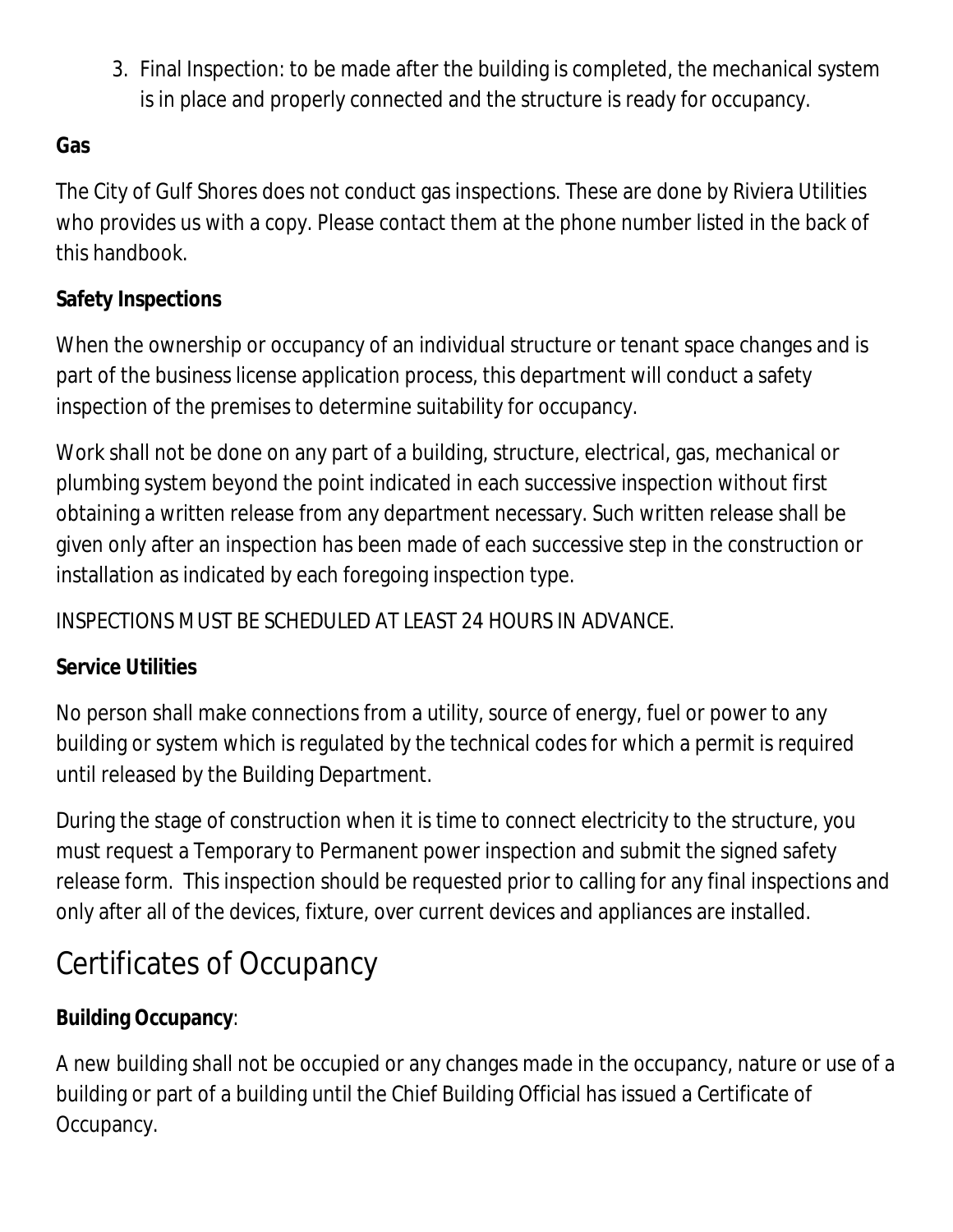#### **Issuance of a Certificate of Occupancy**:

The requirements for a Certificate of Occupancy are as follows:

- Final inspections have been approved by the Building Department, Planning and Zoning, Public Works and the Fire Departments.
- As Built Plans must be provided in PDF format (commercial projects)
- Subcontractors list must be approved by the Revenue Department
- AIA form G704 Letter of Substantial Completion signed by all responsible parties (commercial projects)
- Copies of all "Third Party" inspections performed on structural elements or other components

Conditional Certificates of Occupancy:

In the event that there are minor items or issues which are not completed or are code deficient, this department may consider issuing a "Conditional" Certificate of Occupancy (CCO) upon request. The CCO allows the Permit holder to occupy the structure for its intended use while the deficiencies are addressed. The CCO is issued for a finite number of days. In order to obtain a CCO, the permit holder must sign an affidavit agreeing to the number of days and submitting a check for an amount sufficient enough to cover the term requested. For residential projects (single family or duplex) the CCO per day fee is \$50.00 while any commercial project is subject to a per day fee of \$100.00.There is a non-refundable administrative fee of 100.00 for a Conditional Certificate of Occupancy. After the conditions that form the basis of the CCO are completed within the allowed time, the city will refund all the money minus the \$ 100.00 administrative fee. Should the project still not pass final inspection and the time allotted has past, the City of Gulf Shores will keep the per day amount times the number of day over the allotted time.

### General Construction Information

- During the course of construction, all debris shall be kept cleared by means of containers, dumpsters or enclosed fencing away from work areas, passage ways, stairs and any parking areas.
- Permitted projects must provide off street parking and storage areas for construction materials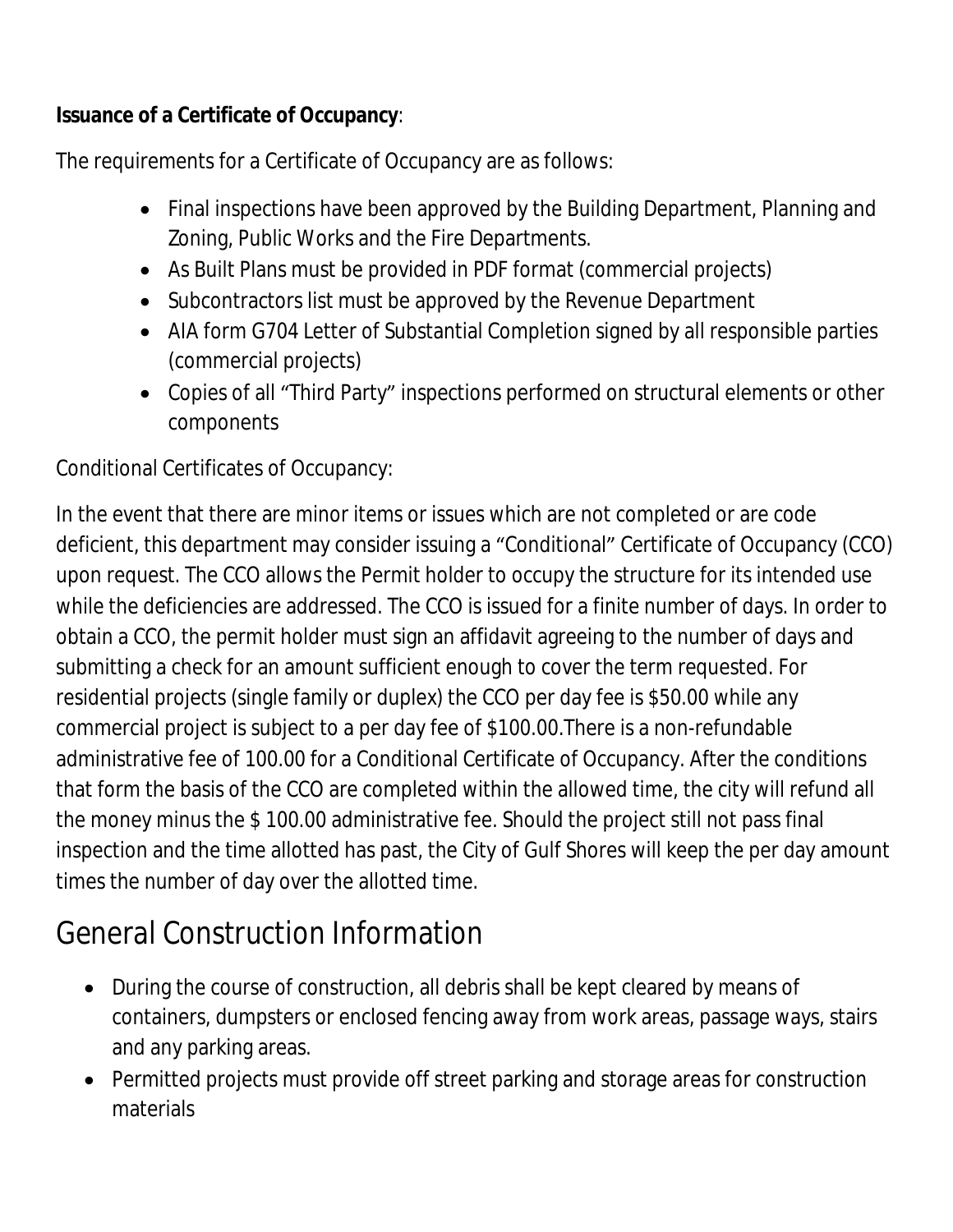- Disposal of waste material or debris by burning must comply with regulations promulgated by the City of Gulf Shoes Fire Marshall.
- Sanitary toilet facilities shall be provided on each job site and properly maintained throughout the project.
- The set of plans approved and stamped by the Building Department must remain on the job site at all times during construction.
- Property boundaries must be delineated at the time of the foundation inspection and an "As-Built" survey provided prior to any vertical construction.
- All new and upgraded electrical services must be installed underground
- In certain hazardous locations, windows must be safety glazed. Generally, these are within a 24" radius of a door, within 60" of the drain of a bathtub and within 18" of a walking surface and in excess of 9 square feet. Consult a building inspector should the location and size of a window be questionable.
- Balconies, porches, decks or any other raised surface located more than 30" above the floor or grade shall have a guardrail not less than 36" high. Guardrails shall have intermediate picket spaces not to exceed 4".
- Handrails are required on any stairs that have 3 or more risers.
- The raceway between a grinder pump basin and its control panel shall be sealed off in an approved manner consistent with the provisions of the National Electrical Code NEC.
- Smoke detectors shall be installed in each sleeping room, outside each separate sleeping area in the immediate vicinity of the bedrooms and on each additional story of the dwelling unit.
- Ranges and electric dryers must be wired with 4 conductors. Four prong plugs and receptacles are also required.
- Safety plans are required under mechanical units and water heaters except when located in a garage or other area which will not cause damage as ascertained by the Building Department.